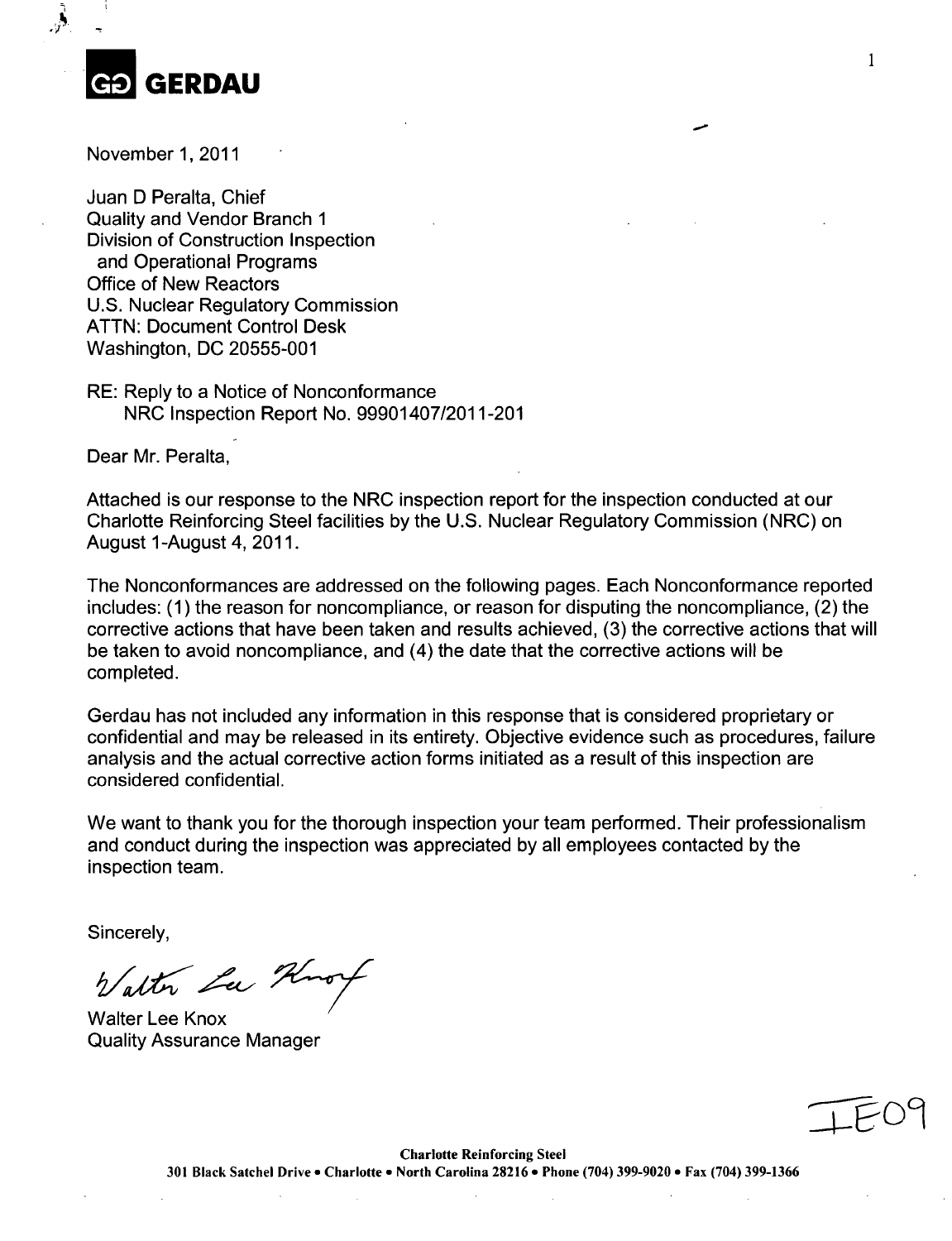

## Nonconformance No. **1**

Based on the results of a U.S. Nuclear Regulatory Commission (NRC) inspection conducted at the GERDAU, Charlotte Reinforcing Steel (GERDAU), facility in Charlotte, NC, on August 1- August.4, 2011, certain activities were not conducted in accordance with NRC. requirements that were contractually imposed on GERDAU:

A.

 $\frac{\hat{\vec{y}}^{\text{I}}}{\hat{\vec{x}}^{\text{I}}}$ 

Criterion IV, "Procurement Document Control," in Appendix B, "Quality Assurance Program Criteria for Nuclear Power Plants and Fuel Reprocessing Plants," to Title 10 of the Code of *Federal Regulations* (10 CFR) Part 50, "Domestic Licensing of Production and Utilization Facilities," states, in part, that "[m]easures shall be established to assure applicable regulatory requirements, design bases, and other requirements which are necessary to assure adequate quality are suitably included or referenced in the documents for procurement of material, equipment, and services, whether purchased by the applicant or by its contractors or subcontractors. To the extent necessary, procurement documents shall require contractors or subcontractors to provide a quality assurance program consistent with the pertinent provisions of this appendix."

GERDAU Fabricated Products Group Quality Assurance Manual (FQAM), "Fabricated Products Group Quality Assurance/Control Program for the Fabrication of Steel Products," Revision 17, dated July 15, 2011, Section 4.2.1.2, "Pertinent Information," states, in part, that "Purchase Orders shall contain all pertinent information such as: end use (i.e., safety-related), date, certification requirements, records retention, vendor identification and quality, and technical specification requirements. Vendors shall have a Quality Assurance program which is applicable to the quality requirements stated in the Purchase Order and will be on GERDAU's approved supplier list."

Contrary to the above, as of August 4, 2011, GERDAU failed to establish procedural guidance for developing procurement documents to ensure adequate quality of safety-related material, equipment, and services. Specifically, GERDAU procurement documents failed to identify applicable inspection and testing records needed from ERICO for subsequent review by GERDAU and did not include any requirements for ERICO's reporting and dispositioning of nonconformance during fabrication.

This item is identified as Nonconformance 99901407/2011-201-01.

## Reason for Nonconformance

No procedure was written for purchases from external suppliers at the time of the NRC inspection. Prior to the Shaw nuclear projects at Vogtle and V C Summer requirement for safety-related couplers, Gerdau has not procured any externally supplied safety-related material. These couplers had been ordered but had not been shipped at the time of the NRC inspection.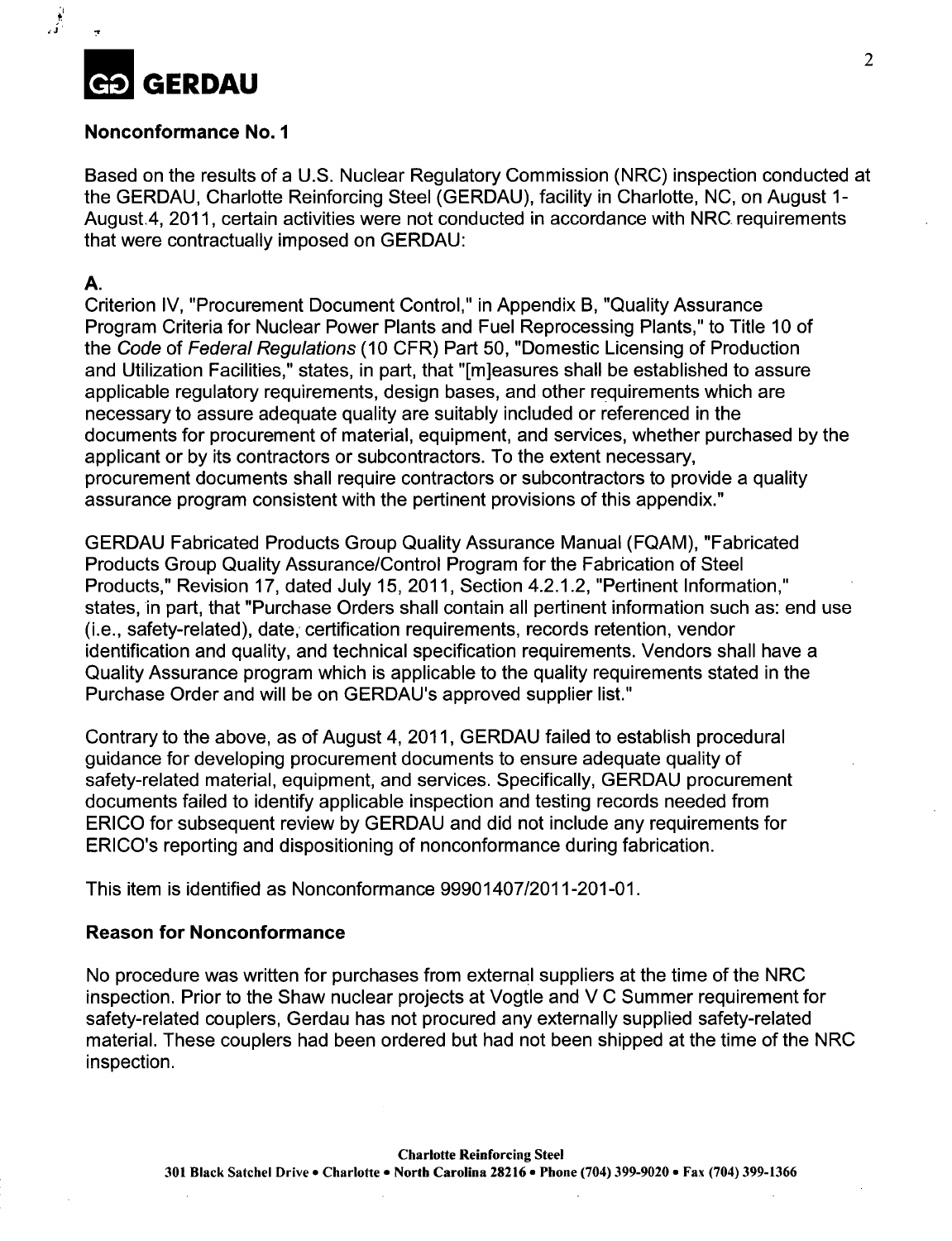

 $\frac{1}{2}$ 

## Actions Completed to Date

Corrective Action Requests (CAR) 2011-3 and 2011-5 were written to address Purchase Order Procedures and Receipt Inspection Procedures for third party purchases. Gerdau Corporate Procedures 1000138-RP-009 and 1000138-RP-010 for the control of purchased items and services and for the control of procurement documents have been created and approved.

These procedures have been used to initiate revised purchase orders for couplers and for the receipt inspections of the couplers for the V. C. Summer and Vogtle Projects.

## Corrective Actions That Will Be Taken

CAR 2011-3 and 2011-5 written to address PO procedures and Receipt Inspection procedures for third party purchases must be closed out. Revise Corporate Quality Assurance Manual (CQAM), Mill Group Quality Assurance Manual (MQAM) and Fab Group Quality Assurance Manual (FQAM) to address procurement of safety-related materials and services from an external supplier and include reference to procedures 1000138-RP-009 and 1000138-RP-010 as applicable.

### Date to Be Completed

December 30, 2011

## Nonconformance No. 2

#### **B.**

Criterion VI, "Document Control," in Appendix B to 10 CFR Part 50, states, in part, that "[m]easures shall be established to control the issuance of documents, such as instructions, procedures, and drawings, including changes thereto, which prescribe all activities affecting quality. These measures shall assure that documents, including changes, are reviewed for adequacy and approved for release by authorized personnel and are distributed to and used at the location where the prescribed activity is performed. **"**

GERDAU FQAM, Revision 17, Section 6.4.2.1, "Control," states, in part, that "Upon receipt, the Design Drawings will be forwarded to the Engineering Manager or Detailing Supervisor, who is responsible for control and distribution. The Engineering manager or Detailing Supervisor is responsible for verifying receipt of drawings as indicated on customer's letter of transmittal and for stamping the date of receipt on each drawing."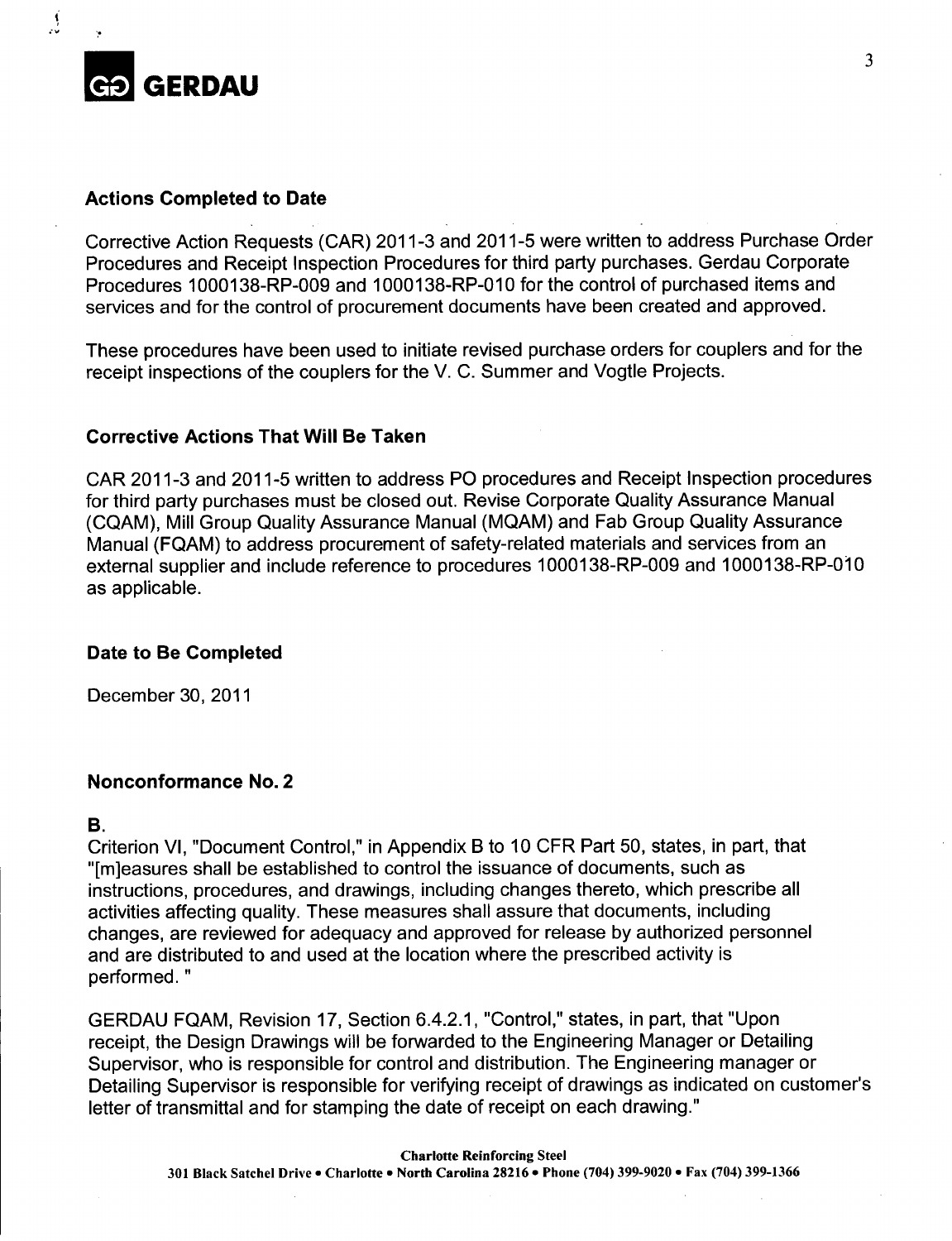

Contrary to the above, as of August 4, 2011, GERDAU failed to control the issuance of drawings. Specifically, GERDAU failed to stamp customer drawings received from Shaw Nuclear with the date of receipt.

This item is identified as Nonconformance 99901407/2011-201-02.

## Reason for Nonconformance

Established procedure could not be followed due to absence of a process to address electronic drawing receipt.

## Actions Completed to Date

Corrective Action 2011-6 was written to address electronic drawing receipt. Until proposed revisions to FQAM are complete and approved, transmittals accompanying electronic documents are now being printed, stamped and dated and then they are maintained in Engineering Log.

## Corrective Actions That Will Be Taken

Corrective Action 2011-6 must be closed out. We will revise FQAM and Internal Work Procedures (IWP) to address electronic document control. Training of personnel involved with receiving customer drawings will be documented.

### Date to Be Completed

December 30, 2011

### Nonconformance No. **3**

**C.**

Criterion XVI, "Corrective Action," in Appendix B to 10 CFR Part 50, states, in part, that "[m]easures shall be established to assure that conditions adverse to quality, such as failures, malfunctions, deficiencies, deviations, defective material and equipment, and nonconformances are promptly identified and corrected. In the case of significant conditions adverse to quality, the measures shall assure that the cause of the condition is determined and corrective action taken to preclude repetition."

GERDAU Corporate Quality Assurance Manual (QAM), "Quality Assurance/Control Program for the Manufacturing and Fabrication of Steel Products," Revision 26, dated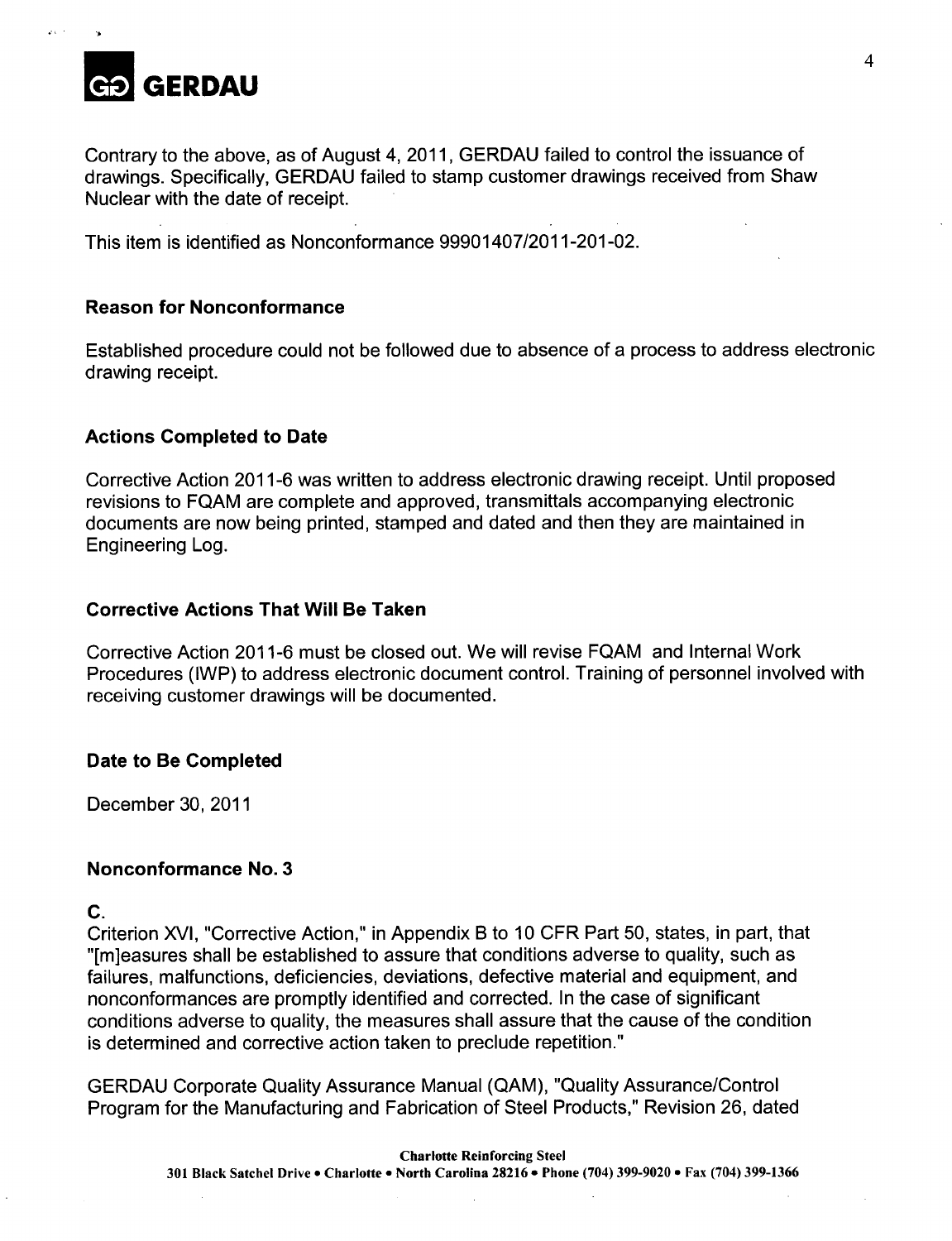

 $\mathcal{D}$ 

July 15, 2011, Article 16, "Corrective Action," Section 16.1.1, "Definition," states that "Corrective Actions and/or Failure Analysis are those actions necessary to identify and correct Conditions Adverse to Quality, or Significant Conditions Adverse to Quality. In the case of significant adverse conditions, the cause will be determined, a failure analysis shall be performed (when applicable.) and corrective action taken to preclude repetition."

GERDAU QAM Section 16.1.2, "Responsibility," states that "It is the responsibility of those persons working to and with the Quality Assurance Programs to alert their immediate supervisor and/or Quality Control personnel of conditions adverse to or potential adverse to quality. It is the responsibility of the Quality Control personnel, or quality-related management personnel to initiate and distribute the Corrective Action Request. The department requiring corrective action is responsible for effecting the corrective action."

GERDAU FQAM Section 15.5, "Externally Shipped Nonconforming Material," and QAM Section 15.3, "Externally Shipped Nonconforming Material," direct the use of QAM Section 16.5, "Corrective Action - Externally Shipped Nonconformance (10 CFR Part 21)," for nonconforming externally shipped safety related material. QAM Section 16.5 states "In the event that nonconforming safety related material has been externally shipped, from a mill or fabricating location, corrective action shall be taken in accordance with procedure 1000138-RP-001-0 "10 CFR Part 21 - Reporting of Defects and Noncompliances"" and the need to do a 10 CFR Part 21 evaluation is documented only on the CAR form.

Contrary to the above, as of August 4, 2011, GERDAU failed to establish adequate procedural guidance to establish measures to ensure that all conditions adverse to quality were identified in the corrective action program (CAP) and to ensure that significant conditions adverse to quality are not recurring. Specifically, GERDAU failed to:

- (1) Provide adequate procedural guidance in the QAM, to require documentation if an issue is a repeat of a significant condition adverse to quality.
- (2) Provide adequate procedural guidance in the QAM to enter all conditions adverse to quality identified in internal audits into the CAP in accordance with QAM section 16.1.2.
- (3) Provide adequate procedural guidance in the QAM for external audit conditions adverse to quality to be entered into the CAP in accordance with QAM section 16.1.2.
- (4) Promptly (10 CFR 50 Appendix B requirement) enter nonconformance report Shaw 2011-8, for a externally shipped safety-related material, into the CAP in accordance FQAM section 15.5, and QAM section 15.3.
- (5) Identify repetitive deficiencies as a condition (trend) adverse to quality for deficiencies in meeting Society for Testing and Materials (ASTM) requirements at all the mills supplying safety-related rebar.

This item is identified as Nonconformance 99901407/2011-201-03.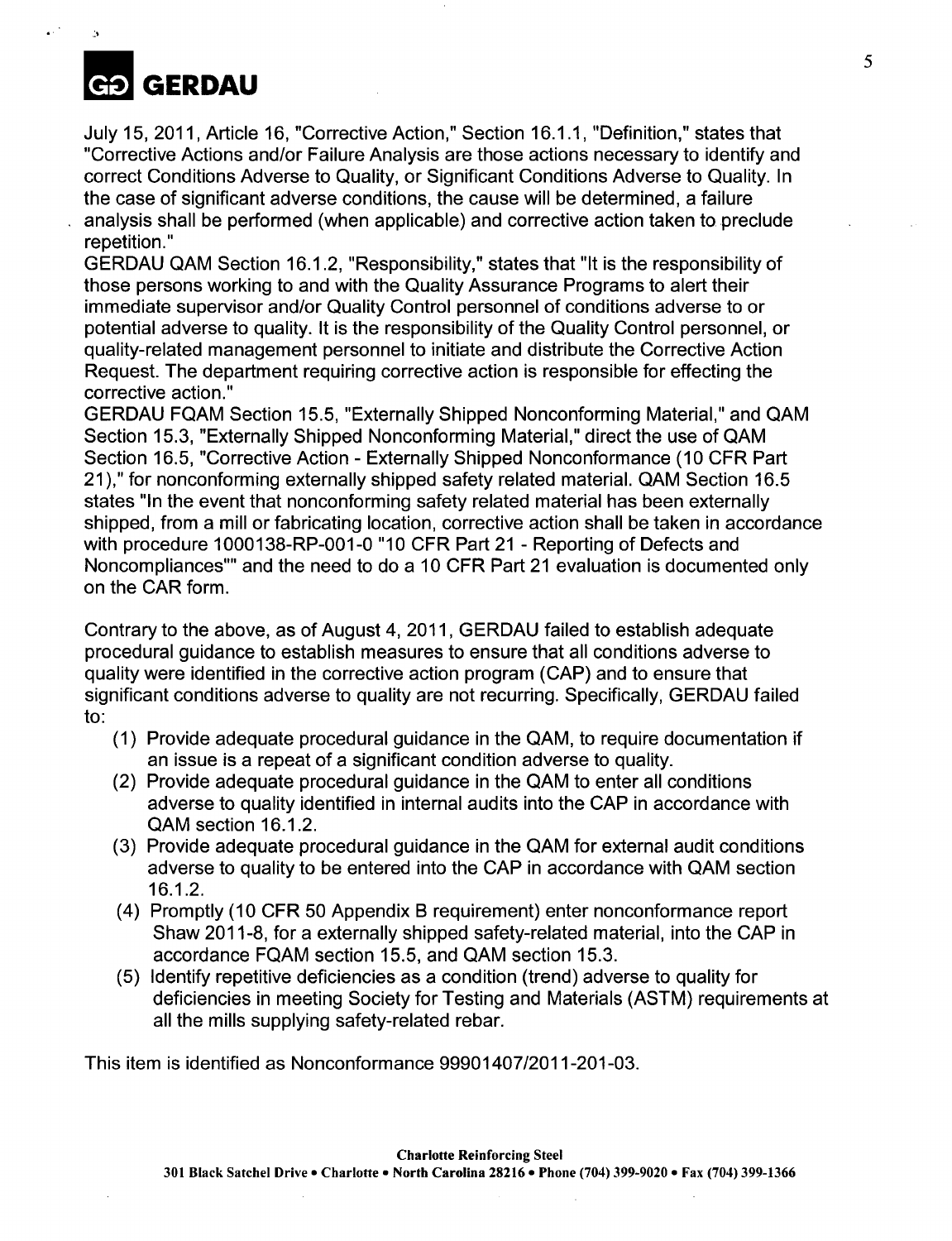

#### Reason for Nonconformance

The reason for nonconformance for items 1, 2, and 3 was inadequate direction in the CQAM for the Corrective Action Program.

Item 4 was from failure to follow established procedures and a lack of adequate direction on CAQ or SCAQ being entered into the CAP.

Item 5 was from failure to review audit results and identify repetitive deficiencies that indicate trends. Although these are examples where there were deficiencies in meeting either the ASTM or purchase order requirements, at no time was the material nonconforming. In most of these examples, the test result did not get reported properly on the Mill Test Report and this resulted in the deficiency. It is acknowledged that additional procedural guidance is needed to identify reoccurring conditions and trends. However, the root causes of these deficiencies are different and not a trend.

### Actions Completed to Date

CAR 2011-8 was written to address audits that did not address some conditions adverse to quality. A review of recent audits was conducted to compare findings and observations to ensure that no conditions adverse to quality were overlooked and find trends.

### Corrective Actions That Will Be Taken

CAR 2011-8 to be closed out. Set up an electronic system for tracking audit findings and observations in Corporate business software program (Sharepoint). Additionally, the same software will be used to create a database to track reported Conditions Adverse to Quality (CAQ) and Significant Conditions Adverse to Quality (SCAQ). Current Non-Conformance Report form will be revised to include Conditions Adverse to Quality. The CQAM will be revised to require any corrective action entered will be evaluated for trending of conditions adverse to quality..

### Date to Be Completed

December 30, 2011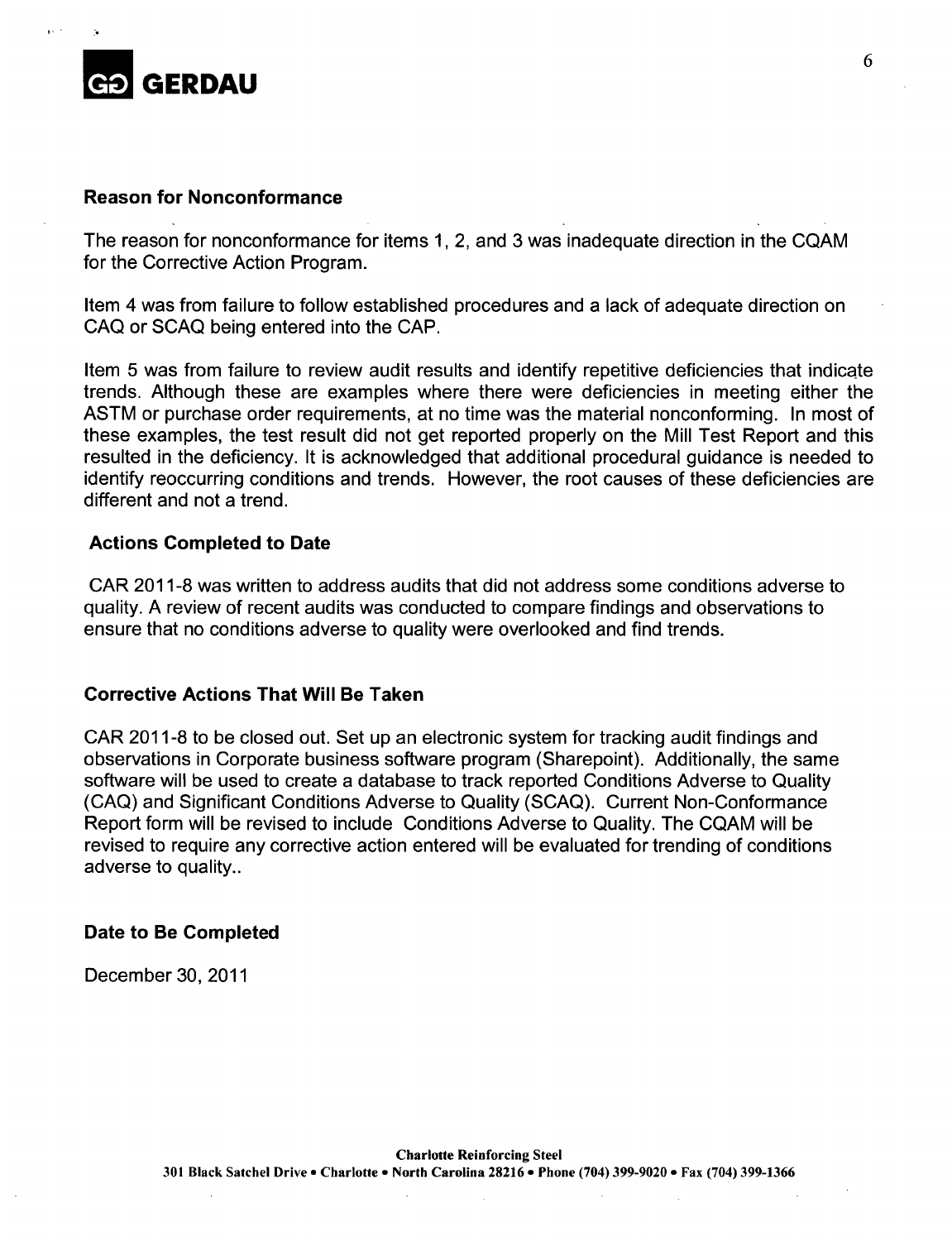

## Nonconformance No. 4

## **D.**

Criterion XVIII, "Audits," in Appendix B to 10 CFR Part 50, states, in part, that "[a] comprehensive system.of planned and periodic audits shall be carried out to verify compliance with all aspects of the quality assurance program and to determine the effectiveness of the program. The audits shall be performed in accordance with the written procedures or check lists by appropriately trained personnel not having direct responsibilities in the areas being audited."

GERDAU QAM Section 18.8.2.1, "Objective Evidence," states, in part, that "Checklists or procedures will be utilized when conducting a formal audit. The checklist should be preprepared, when feasible, to cover the major points of the area being inspected." GERDAU reinforcing steel manufacturing and fabrication processes are governed by ASTM and American Concrete Institute (ACI) requirements and these requirements are invoked by the purchase orders for nuclear work.

Contrary to the above, as of August 4, 2011, GERDAU failed to:

- (1) list or document necessary quality requirements for internal audits contained in applicable ASTM and ACI codes. Specifically, GERDAU internal audits did not list applicable ASTM and ACI codes in the audit checklist, as required by QAM Section 18.8.2.1, and
- (2) the audits conducted failed to identify that GERDAU Charlotte Mill failed to specify the test method on the Chemical and Physical Test Reports, as required by ASTM A751, "Standard Test Methods, Practices, and Terminology for Chemical Analysis of Steel Products," Section 13, and Mill QAM Section 11.

This item is identified as Nonconformance 99901407/2011-201-04.

## Reason for Nonconformance

Item (1) The ASTM and ACI codes missing from internal audit checklists was a lack of information in the scope of the audit due to misunderstanding the requirements of NQA-1 concerning information required in the scope of the audits.

Item (2) Gerdau takes exception to this part of the Nonconformance.

ASTM A706 Rebar specification defines in section 13 "Test Reports" what shall be reported on the Material Test Report. This includes the chemical analysis, carbon equivalent, tensile properties and bend test. There is no mention of test method. A706 does list A751 "Test Methods, Practices and Terminology for Chemical Analysis of Steel Products" as a Referenced Document. Section 13 of A751 is called "Records". This section says that test records shall contain "Test method(s) or unambiguous description of the nonstandard method(s) used." It does not say that test method should be reported on the Material Test Report. Gerdau contends that records and test reports are two different things. Gerdau's Material Test Report meets the requirements of A706 section 13. In addition, Gerdau can print on the Material Test